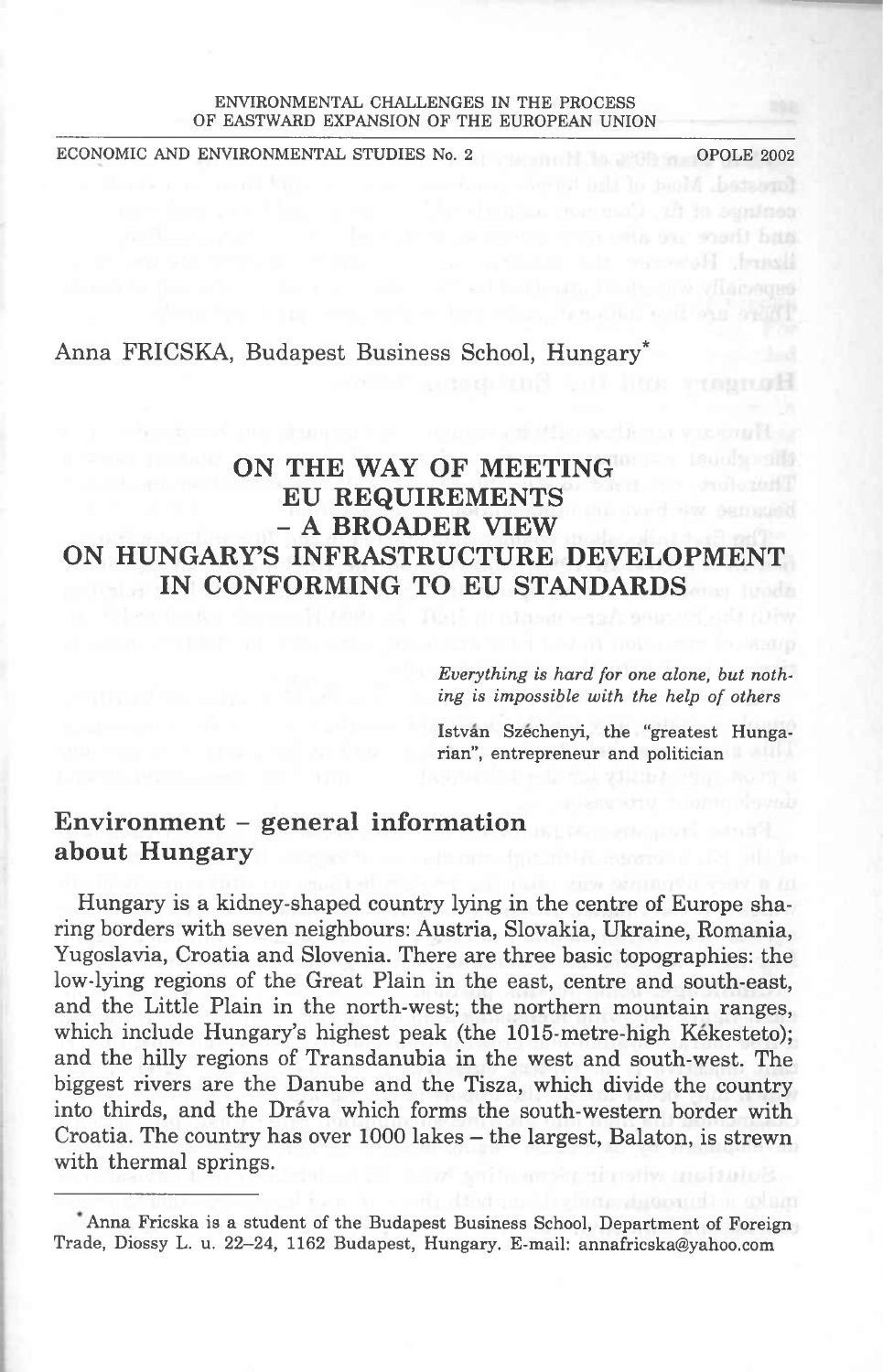Morę than 60% of Hungary is under cultivation and only 18% remains forested. Most of the forests are beech and oak, and there is a smali percentage of fir. Common animals include deer, wild hare, boar and otter, and there are also rare species such as wild cat, lakę bat and Pannonian lizard. However, the majority of the country's vertebrates are birds, especially waterfowl attracted by the numerous rivers, lakes and wetlands. There are five national parks and almost 1000 protected areas.

#### **Hungary and the European Union**

Hungary together with its regional counterparts has to integrate with the global economy after the collapse of the Soviet market system. Therefore, the need to join the European Union cannot be ąuestioned, because we have no other option for integration.

The first talks about co-operation started in the 70's and were intensified in the 80's. In 1983 Hungary and the EEC signed an agreement about commerce and co-operation. Then they tightened their relations with the Europę Agreements in 1991. In 1994 Hungary submitted its request of accession to the EEC and four years later in 1998 the negotiations started with the screening period.

Since the country lags behind the Union, the EEC created PHARE to enable a faster way for the applicant countries to join the community. This gives great help to the candidates and at the same time provides a good opportunity for the aid supplier to control the reconstruction and development processes.

**Facts:** Hungary's annual GDP per head is not much higher than 50% of the EU average. Although the change of regime has been carried out in a very dynamic way after the  $1<sup>st</sup>$  decade there are still many fields in which we don't match EU requirements. The most sensitive topics are: agriculture, environmental protection and the complete fulfilment of the four freedoms (free movements of people, goods, Capital, services).

**Challenge:** being in this position besides the tremendous development figures showing inereasing stability in the economy, realisation of a free market system and growing financial reliability, the most important objective is to protect ourselves from the negative externalities which may occur due to the import of capital and technology. Here, we can include the high and growing consumption ratę, "waste production", development by expansion -using other country's resources.

**Solution:** when implementing "western models" it is first advisable to make a thorough analysis on both the mid- and long-term conseąuences considering both environmental and social effeets. We can avoid making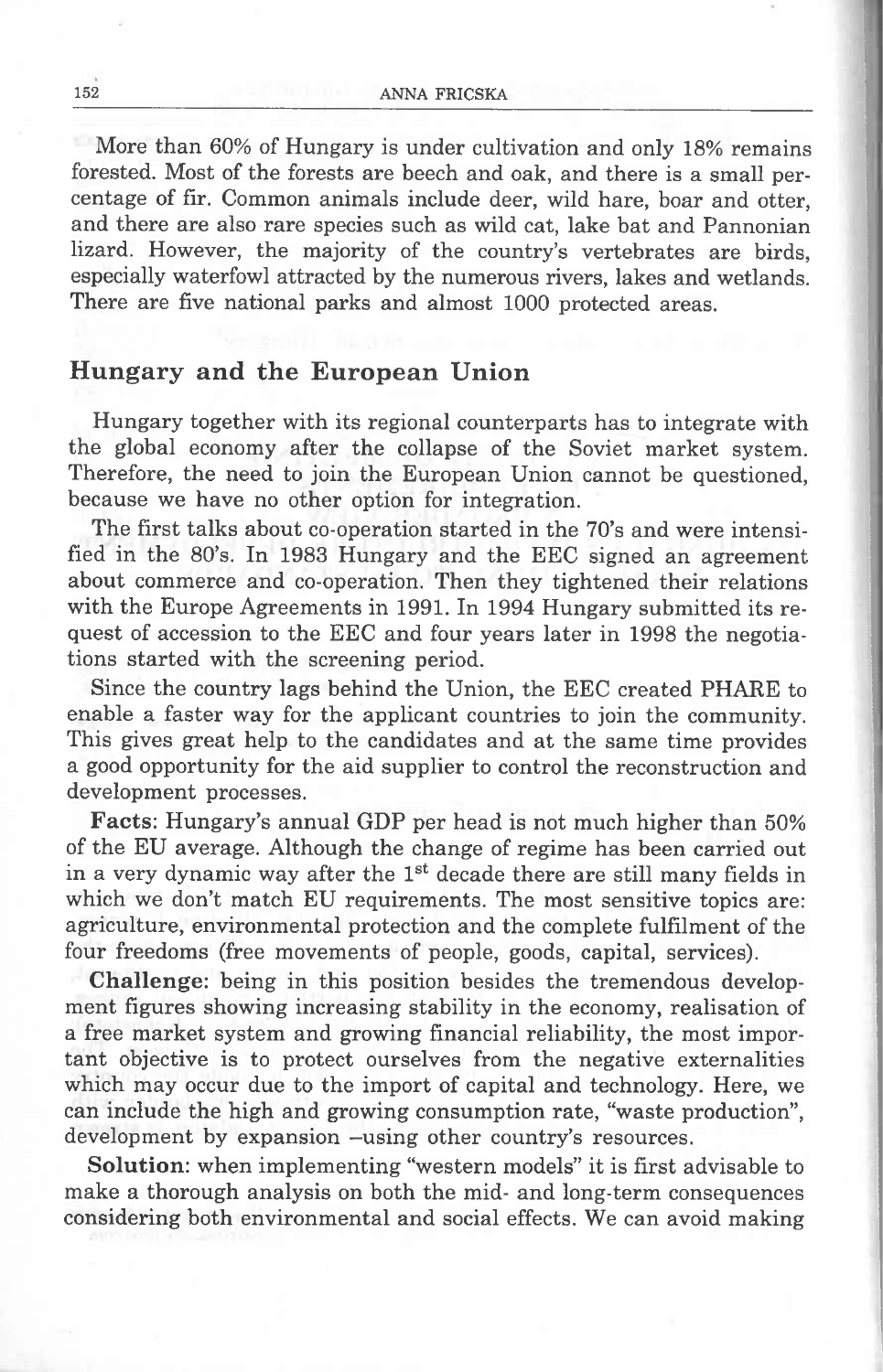the same mistakes, if we learn from the examples given, instead of copying them automatically.

#### **Environmental issues**

Environmental protection is one of the hottest topics in connection with the harmonisation of Hungarian law with community law. For many decades in the communist era the environment was not regarded as an important factor of decision making. In fact only production and development - mostly in terms of quantity - was considered. Changes in the political and economical orientation of the country brought along a different attitude towards the values of natural assets as well. The focus has been shifted from ąuantity to ąuality. Though in the previous decade Hungary had to start a new way of development to catch up with the Western countries' standards with a great handicap. As well as getting closer to a developed level of environmental concern, now we have to protect against new dangers and threats that modern civilisation poses naturę and human societies.

### **Regional development**

An environment-friendly approach gives alternatives also in regional development: instead of bulky urban areas and agglomerations, it pays attention to smaller settlements. The most important principles are: decentralisation, increasing self-reliance, independence from big networks and systems. These can be strengthened by decreasing the level of transportation and shipments, which are extremely harmful to our environment. In addition to a cleaner environment, these tendencies can enable a life closer to naturę for morę people.

**Negative scenario:** according to pessimistic forecasts, the spreading of consumer society leads to the disappearance of villages and all characteristic features of human settlements, and results in uniformism, society falling apart, the dissolving of cultural cohesion and human life being separated from naturę.

**Principles:** if we want to avoid this black scenario happening, we have to act according to an environmentally friendly approach, which focuses on "local" in the meaning of local environment, independence, self-reliability, cutting back transportation needs and bringing naturę closer.

**Solution:** plans of plans must include the preparation of regional development plans, realisation of decentralisation, implementation of subsidiarity into practice and protection of the remaining green areas.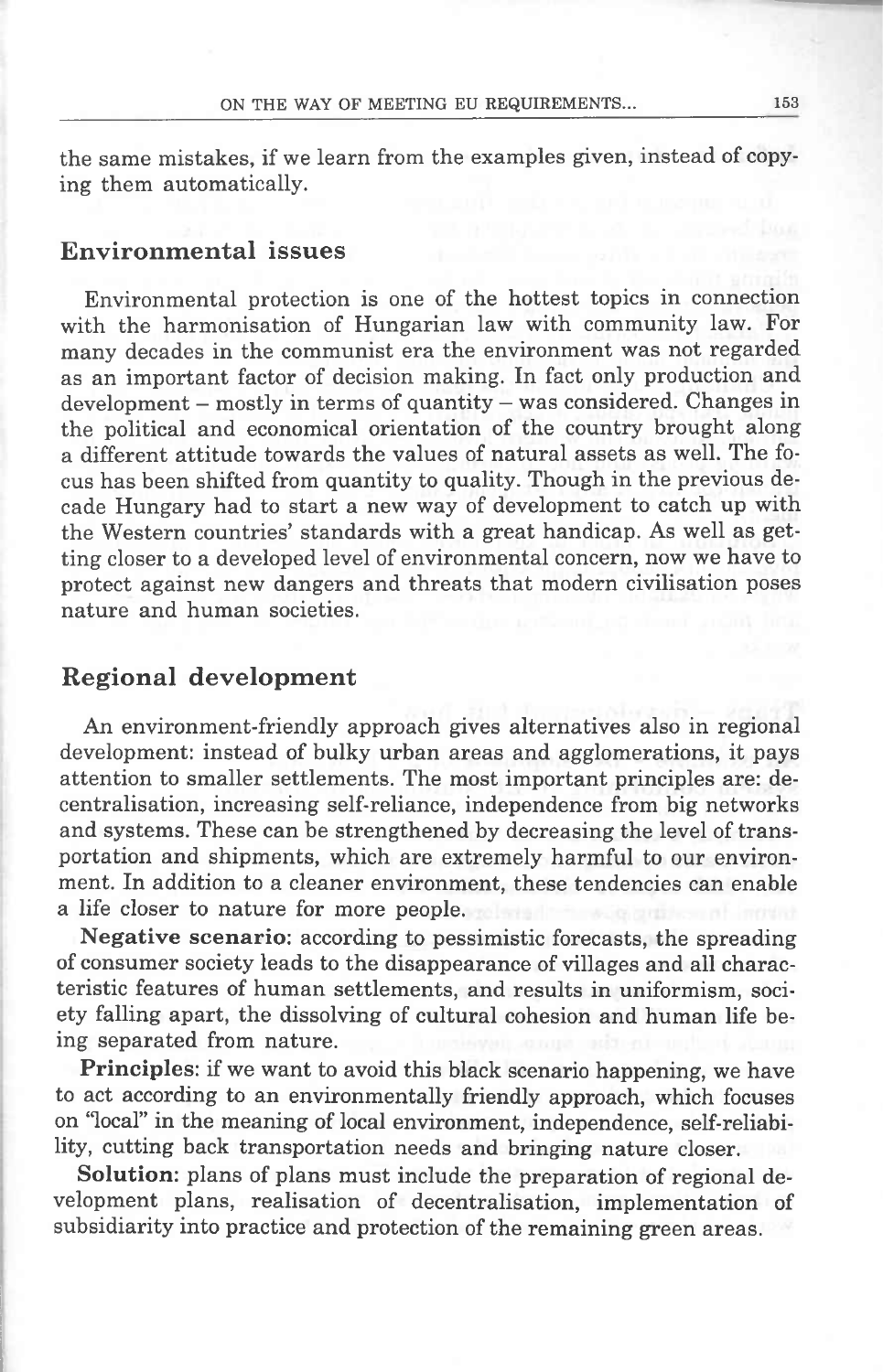## **Infrastructure development - Transportation**

It is important to see that Hungary lies in the central part of Europę and because of its geographical position it suffers from heavy and increasing traffic throughout the country. In addition to this, there is a declining tendency of raił usage in favour of morę polluting and morę expensive common road and high-way traffic.

**Facts:** transportation is the most polluting and harmful to health and the damage madę is not paid by those who cause it.

**Challenge:** is to uphold the relatively high (but decreasing) share of public transportation, which is fairly well based in Central- and Eastern Europę, to avoid the western level of car usage (both travelling and forwarding goods) and not to permit Hungary turn into an international transit-country at any cost (good example: the EU — Switzerland agreement).

**Solution:** in order to keep development sustainable, transportation investments should emphasise the usage of railways instead of motorways, for example building real costs into prices (fuel, highway tolls, etc) and focus morę on modern infrastructure values: IT and telecom networks.

## **Traps - development but how?**

### **An example - Development of <sup>a</sup> EU sewage system conforming to EU standards in Hungary**

Hungary's environmental infrastructure needs development (such as waste-water cleaning and sewage network building, waste management, etc), which reąuires solid financing. The country still suffers a lack of internal investing power, therefore it is crucial to make the right decisions on how to allocate the money at our disposal and the support of EU and other sources.

A particular asymmetry can be recognised between Western and Eastern Europę. While the consumption of natural resources per capita is much higher in the morę developed countries, the efficiency in their usage is also better in the EU. Directives usually do not differentiate between to the conditions of the environment. Thus in many cases Hungary has to realise very **expensive development projects,** which in fact are not so crucial, sińce the often better environmental conditions are often better than compared to some EU countries. An example of this is the relatively good condition of our soil and the expensive sewage network development. Obviously behind these initiatives there is an obvi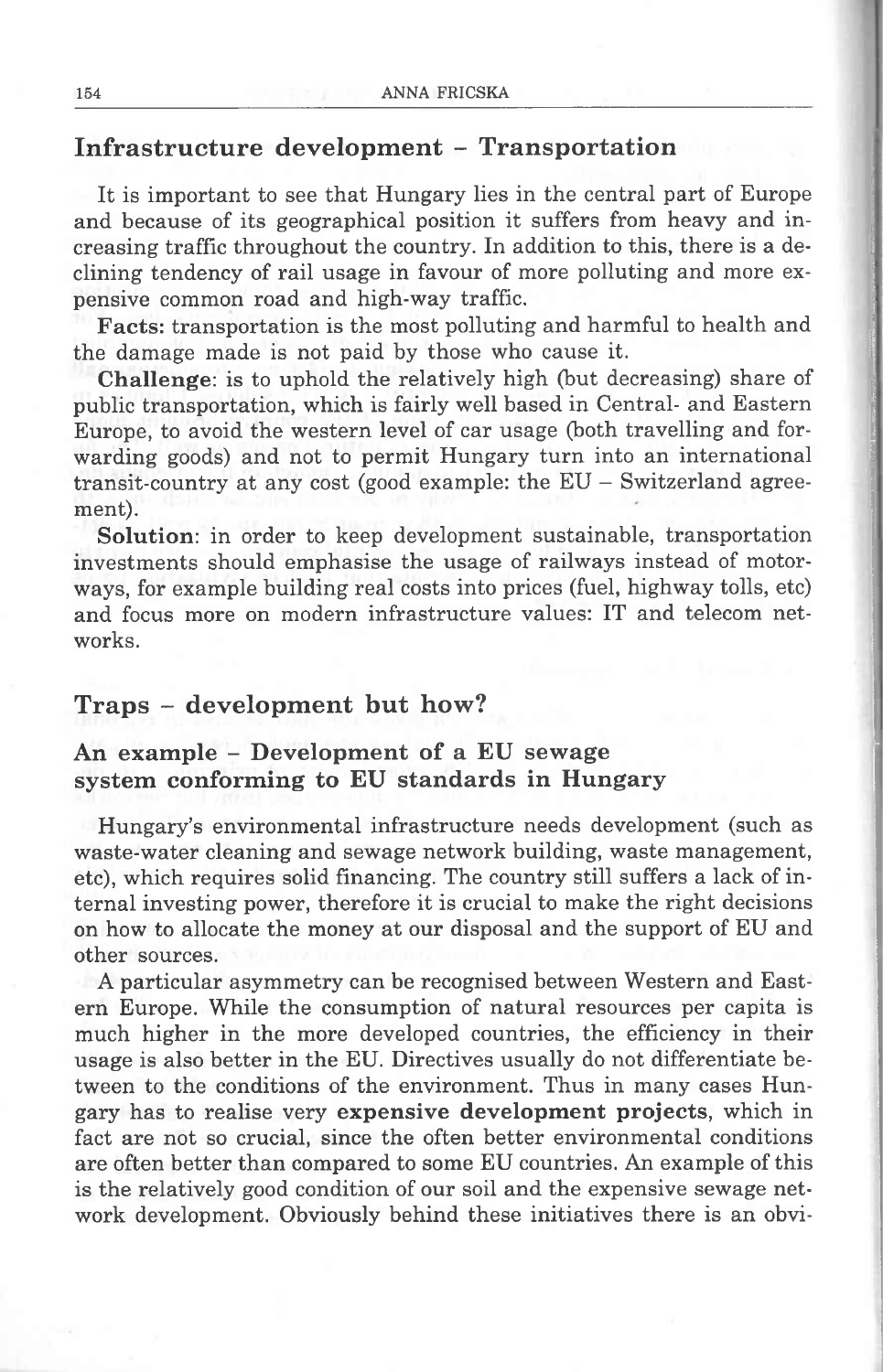ous business interest - western investors and producers (and some home subcontractors) of the so called environmental industry see us as new market opportunity.

According to an EU directive, sewage systems must be implemented in all settlements of 15,000 or morę citizens from Jan 2001 and in settlements of morę than 2,000 citizens from Jan 2006. During negotiations with the EU, Hungary madę a pledge to meet these reąuirements by 2010. Investments are supported by various sources, 40-50% governmental and a further 10-40% from other central (regional development, water and environment protection) sources.

The results of the past decade's sewage pipę and cleaning system development in Hungary are ąuestionable. According to expert opinion, the reąuirements of the EU directives could be achieved by spending much less than the \$3 billion investment calculated by the ministry, if only a morę sensible, better-elaborated support system existed. It is noteworthy that between 1991-2000 the length of the pipe network increased by morę than 90% (to 22,000 km altogether) and the number of settlements involved in the network expanded by 80% while the number of households involved grew only by 25%. It is the special support system that is to be partly blamed for these illogical development. When allocating money from common sources, regional networks are preferred to single applicants. In addition, if one of the settlements is on a highly protected water source, it brings along the other ones as well to the top of the "waiting list". The support system includes a maximum limit, which can be given to the applicant to avoid the support of too expensive projects. But in generał applicants look at this top limit as the normal grant and try not to go below it  $-$  which usually matches the interests of local authorities. On the other hand, in the Capital for example, instead of extending the network, it would be much morę useful to renovate the existing one, but it does not seem to be an attractive job for either the politicians or the entrepreneurs. In several regions the good soil conditions would allow the implementation of cheaper alternatives with the same results, but the support system for such Solutions is still not ready, forcing local authorities into unnecessarily expensive investments.

The **costs of accession,** from the environmental point of view emerge mainly in the following fields: protection of cleanliness of air, waste management, sewage management. The environmental politics harmonised to EU reąuirements places obligations on some of the actors of the economy but on the other hand creates business opportunities — however not necessarily for the same actors (e.g. the building industry, environmental industry, tourism, etc.) Therefore, besides collecting taxes from the polluting sectors, in the financing process it could be useful to also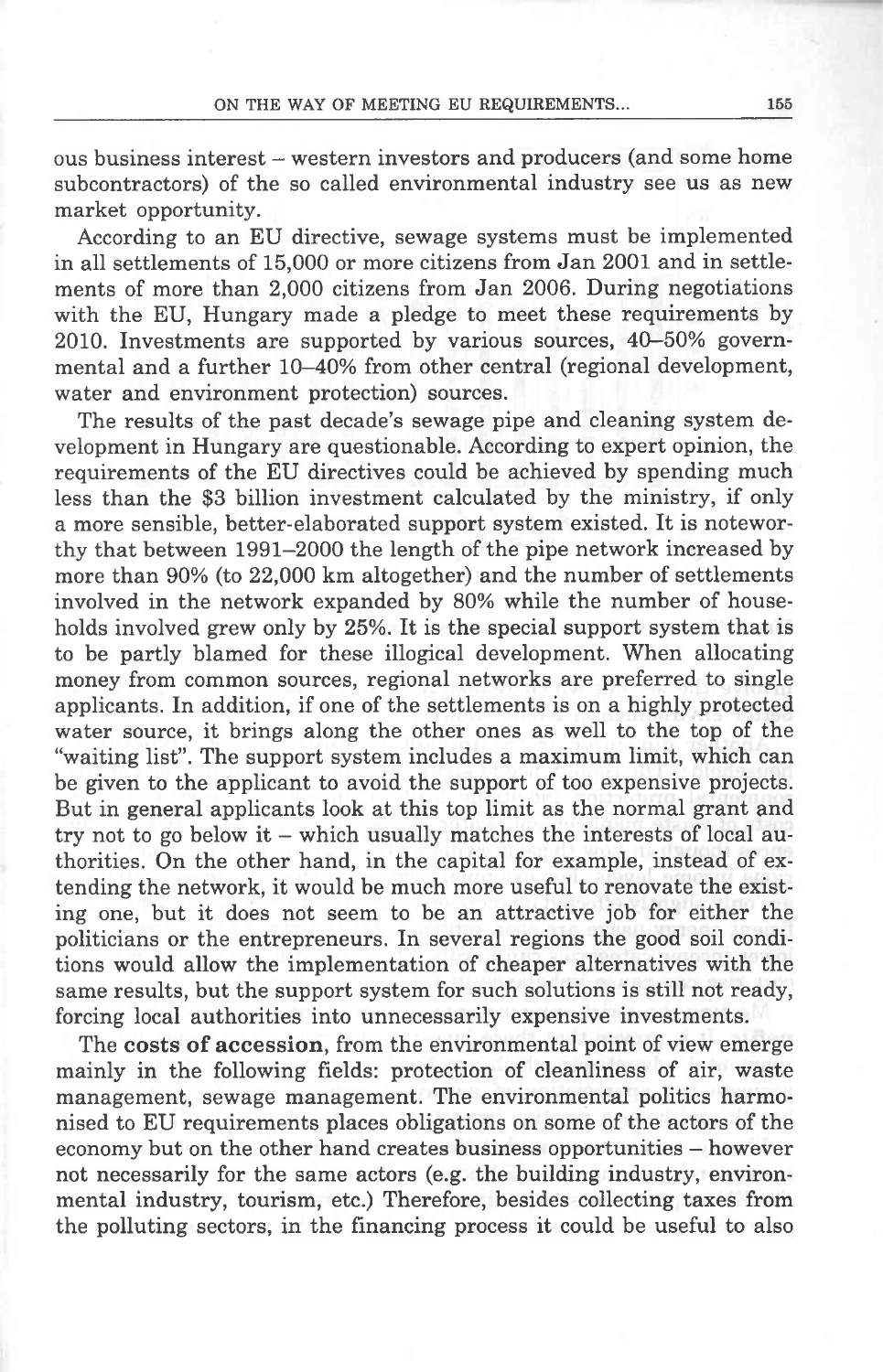



Fig. 1. Changes in the sewage system between 1990-1997

involve the sectors which realise most of the profit deriving from the better environmental circumstances.

Another dimension is the **impact on the earnings-structure** of households. The compliance to stricter reąuirements in the field of environmental protection inevitably leads to increased energy prices and costs of waste management, water and sewage system. There are differences though in how these growing costs effect household budgets of various income levels. For example, families of the top income categories are only slightly effected by increasing costs and their investments on efficient energy usage are soon returned. On the other hand, people from lower income categories can hardly afford investments and even a little cost rise can cause imbalance in the family budget.

Meeting the strict environmental reąuirements of the EU brings **benefits.** It is proven that these investments bring along social and environmental advantages which are hardly measurable by numbers, but promote the appreciation of natural resources, maintenance of good health and have a positive impact on other sectors as well.

Finally, we can assume that the country's improving economic performance and growing financial power will enable the accomplishment of the EU reąuirements regarding environmental protection in Hungary, provided that the resources are allocated to the most important pro